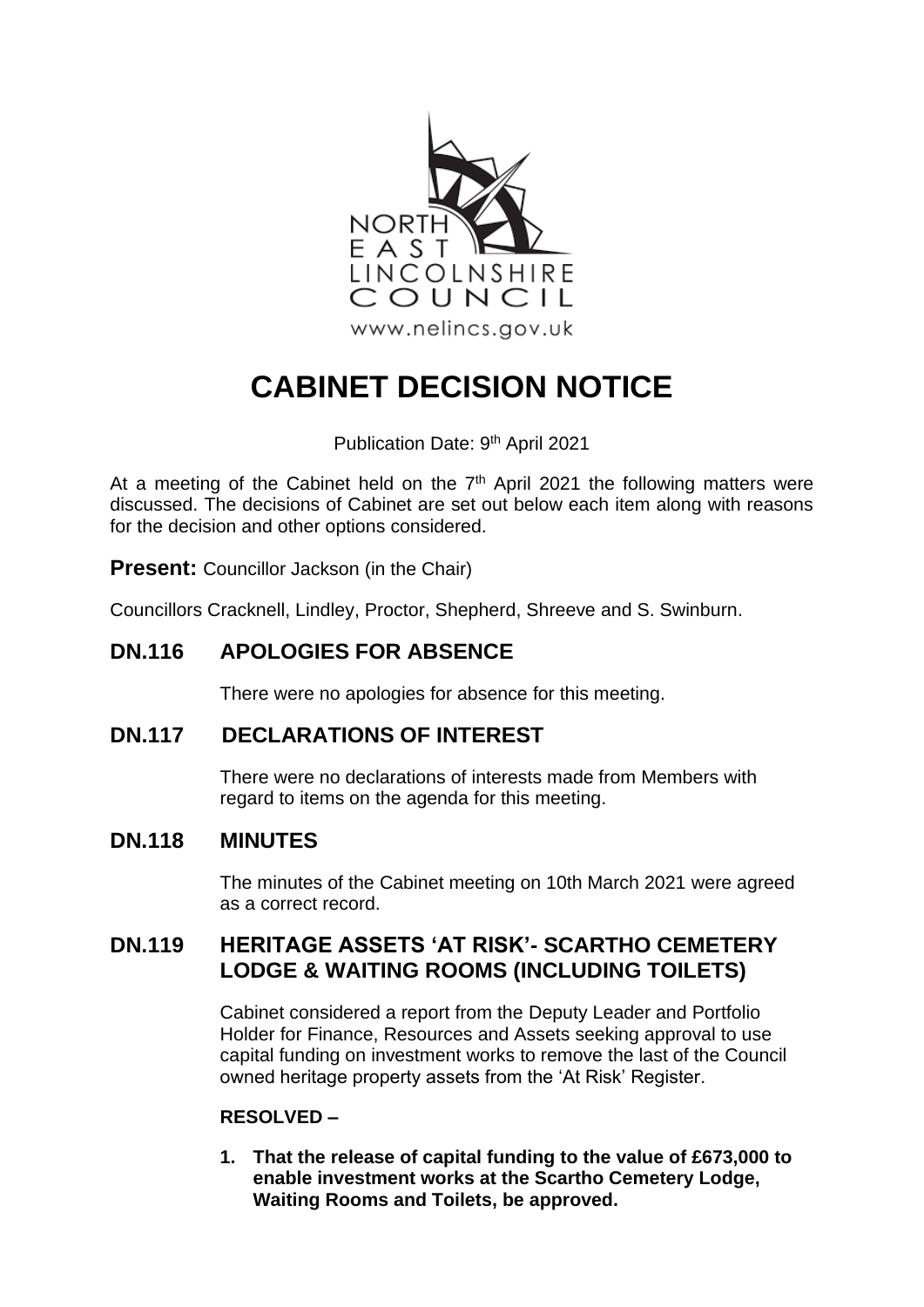**2. That authority be delegated to the Executive Director for Environment, Economy and Resources, in consultation with the Portfolio Holder for Finance, Resources and Assets, to ensure that all necessary actions are carried out in relation to completing resolution 1 above.**

REASONS FOR DECISION - The importance of cultural heritage in North East Lincolnshire as a key component of achieving economic, social and environmental regeneration is widely accepted. The removal of Council owned heritage assets 'At Risk' supports improved relationships between the Council and heritage professionals and is essential to the success of wider proactive intervention by the Council relating to assets in private ownership.

These buildings are Listed and as such are of national importance This report is seeking approval to spend the last phase of capital funding on investment works to remove the last of the Council owned heritage property assets from the 'At Risk' Register.

OTHER OPTIONS CONSIDERED –

Option 1 - The Council commit to the full programme of works to remove these properties from the Heritage 'At Risk' Register. This is the recommended option.

Option 2 - Do nothing - the buildings continue to deteriorate, and costs continue to escalate, increasing the Council's liability. This would affect the Council's heritage buildings and would negatively impact on privately owned heritage, as it would be unreasonable for the Council to pursue enforcement with private owners without also having a coherent and achievable plan for its own assets. Inaction would also affect the likelihood of returning these buildings back into use. This is not considered a viable option.

Option 3 - Pause until grant funding is available. There is no guarantee funding will be achieved with any degree of certainty as the Council has already secured funding from the Heritage Lottery Fund (HLF) for other projects in the Borough and to wait to secure further funding will only see the buildings deteriorate further which will see the overall cost of repair escalate. This is not considered a viable option.

# **DN.120 GREEN HOMES GRANT FUNDING BID PHASE 2**

Cabinet considered a report from the Leader of the Council seeking approval to accept £850,000 of grant funding from Midlands Energy Hub which will be prioritised and used to improve energy efficiency in approximately 63 homes, for those residents, who currently live-in fuel poverty or experience lower household incomes.

## **RESOLVED –**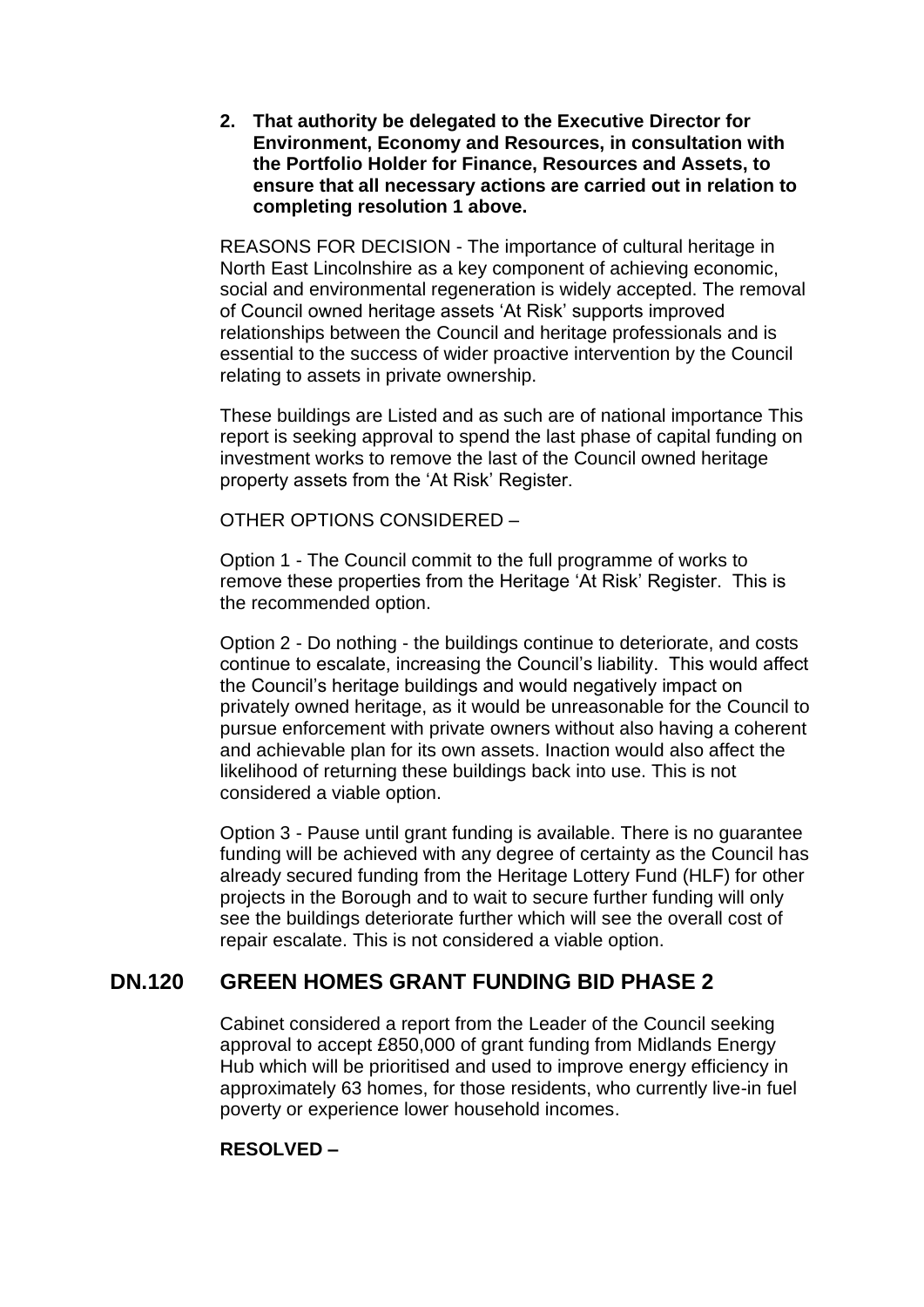- **1. That authority be delegated to the Executive Director for Environment, Economy and Resources in consultation with the Leader of the Council to accept the grant funding on behalf of the Council.**
- **2. That authority be delegated to the Executive Director for Environment, Economy and Resources in consultation with the Leader of the Council, to deal with all matters arising from and ancillary to the above including negotiation with the funder, implementation and award of resultant contracts and works.**

#### **3. That authority be delegated to the Assistant Director Law, Governance and Assets to execute all documentation arising.**

REASONS FOR DECISION – Accepting the funding from Midlands Energy Hub (MEH) will help deliver energy efficiency improvements to approximately 63 homes, to households who are currently living in fuel poverty and potentially experiencing lower incomes.

OTHER OPTIONS CONSIDERED –

Do Nothing – To do nothing would mean that the Council will depend on existing funded schemes, which do not include external wall insulation.

Use North East Lincolnshire Council Funding - NELC could use capital funding to external insulation, to support regeneration and provide a 'whole house' approach to delivering energy efficiency.

Accept the Funding This is the preferred option, delivering the scheme outlined in the report. This is the preferred option as other funded schemes, do not provide the same level of support for low-income families or external wall insulation.

## **DN.121 SECTION 31 LOCAL AUTHORITY GRANTS FOR ADDITIONAL DRUG TREATMENT CRIME AND HARM REDUCTION ACTIVITY IN 2021/22 – UNIVERSAL FUNDING COMPONENT**

Cabinet considered a report from the Portfolio Holder for Health, Wellbeing and Adult Social Care regarding the allocation of funding awarded by Public Health England to be invested in drug treatment services.

## **RESOLVED –**

**1. That authority be delegated to the Director of Public Health in consultation with the Portfolio Holder for Heath, Well Being and Adult Social Care to accept the funding from Public Health England on behalf of the Council.**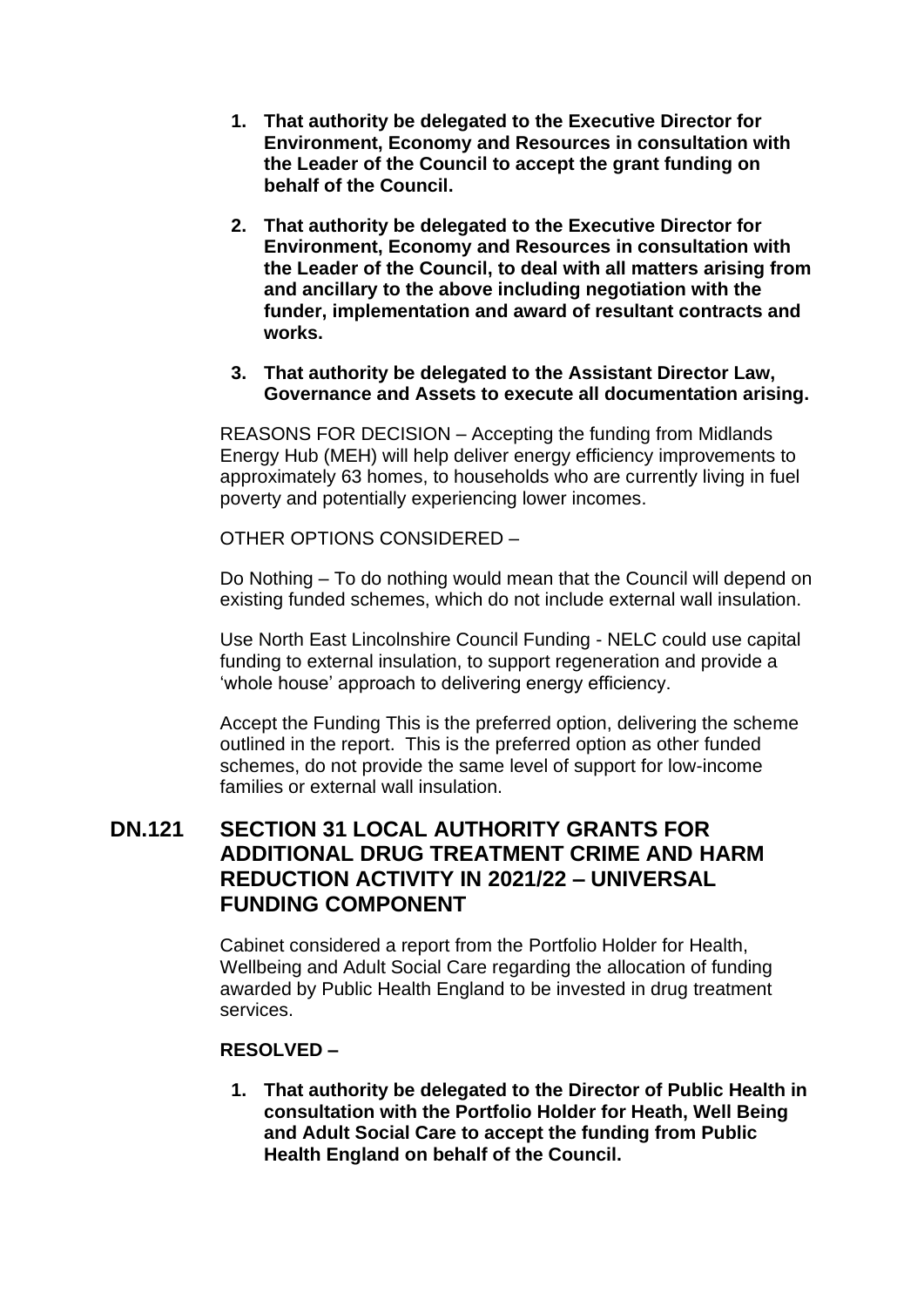- **2. That authority be delegated to the Director of Public Health in consultation with the Portfolio Holder for Heath, Well Being and Adult Social Care to increase the number of treatment places for prison leavers and offenders diverted into tough and effective community sentences.**
- **3. That authority be delegated to the Assistant Director Law, Governance and Assets to complete and execute all requisite legal documentation in relation to the matters outlined above.**

REASONS FOR DECISION –The allocated funding is to increase the number of treatment places for prison leavers and offenders diverted into tough and effective community sentences. It also is for the enhancement of the current treatment/recovery systems already in place.

OTHER OPTIONS CONSIDERED – To not accept the allocated grant funding which will result in loss of the extra funding but will subsequently result in losing the opportunity to utilise the funding to expand the provision of substance misuse services in North East Lincolnshire over the next 12 months.

## **DN.122 URGENT BUSINESS - HOME OFFICE SAFER STREETS FUND APPLICATION**

Cabinet considered an item of urgent business from the Portfolio Holder for Safer and Stronger Communities seeking approval to submit a funding bid for £431,000 to the Home Office as part of the Safer Street Funding 2 initiative.

This item was considered under the Special Urgency requirements as set out in the Council's Constitution, and with the agreement of the Chair of the Communities Scrutiny Panel. It is therefore not subject to the call-in procedure. This matter was considered urgent due to the tight time constraints and in order to support our communities by reducing neighbourhood crime.

## **RESOLVED –**

- **1. That the submission of the North East Lincolnshire Safer Streets 2 funding application and (if awarded) the receipt of £431,000 funding, be approved.**
- **2. That authority be delegated to the Director of Children's Services in consultation with the Portfolio Holder for Safer and Stronger Communities to implement such funding in compliance with the terms of the grant, directed to the West Marsh ward of the borough, accepting that such investment may have a wider impact.**
- **3. That Authority be delegated to the Director of Children's Services in consultation with the Portfolio Holder for Safer**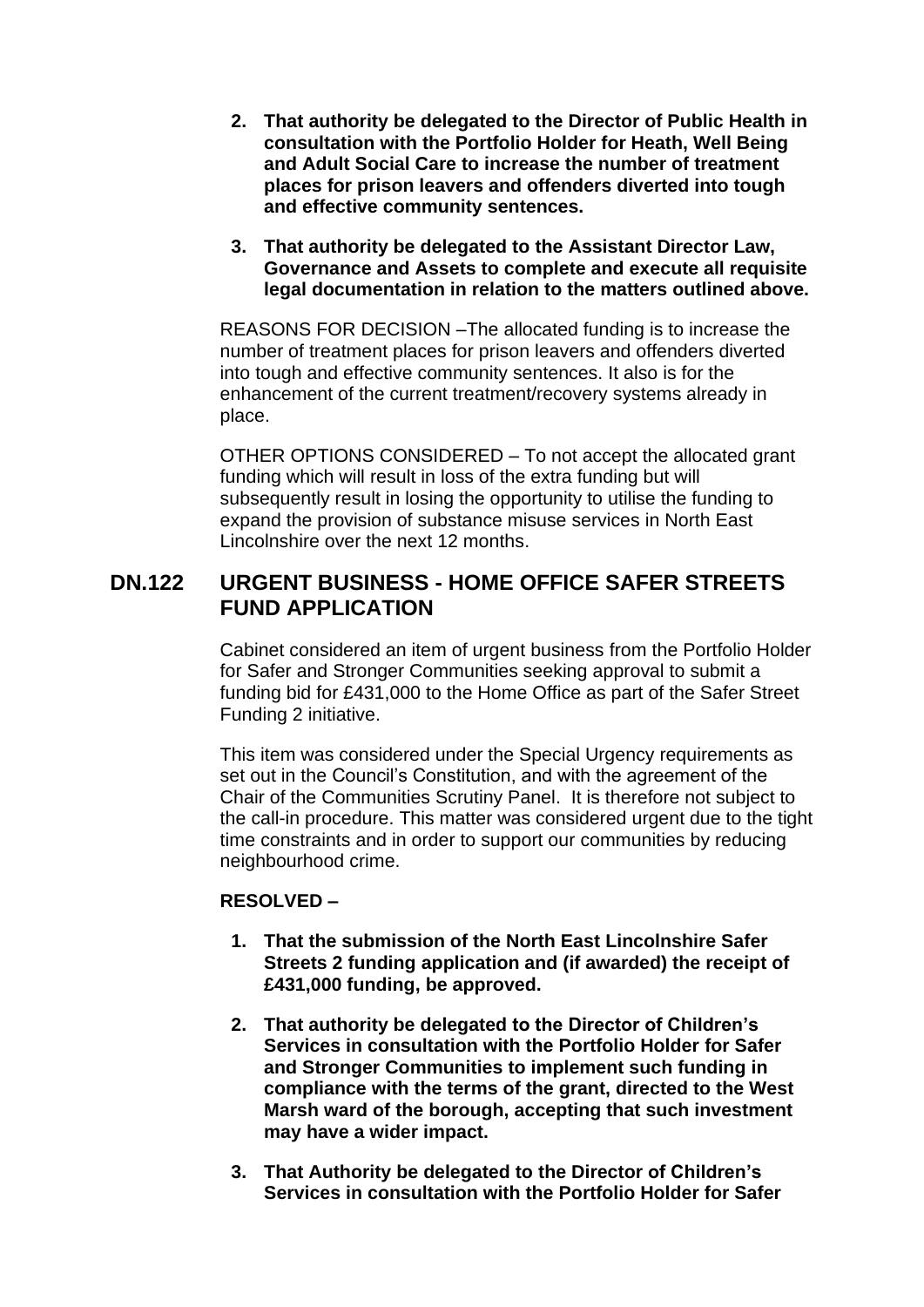**and Stronger Communities to deal with any ancillary matter arising.**

## **4. That the Assistant Director Law, Governance and Assets be authorised to execute documentation arising.**

REASONS FOR DECISION – The funding available of £431,000 requires a key decision from Cabinet as it is over the threshold of £350,000.

OTHER OPTIONS CONSIDERED – The option for the Council programme delivery, described above, was directed by the Humberside Police Environmental Visual Audit. The area of focus was determined by the crime data and the classifications of crime were a requisite of the funding application from the Home Office.

## **DN. 123 EXCLUSION OF PRESS AND PUBLIC**

**RESOLVED – That the press and public be requested to leave on the grounds that discussion of the following business was likely to disclose exempt information within paragraph 3 of Schedule 12A of the Local Government Act 1972 (as amended).**

## **DN.124 BESPOKE BEREAVEMENT SERVICES**

Cabinet considered a report from the Portfolio Holder for Environment and Transport seeking authority to commence a procurement for Bespoke Bereavement Services.

## **RESOLVED –**

- **1. That the commencement of a procurement exercise for the Bespoke Bereavement Services be approved.**
- **2. That authority be delegated to the Executive Director for Environment, Economy and Resources, in consultation with the Portfolio Holder for Environment and Transport, to deal with all matters up to, but not including award, which shall be reserved to Cabinet and be subject to a further report and recommendations.**

REASONS FOR DECISION – In line with the Council's vision for a Stronger Economy and Stronger Communities, the Council's Commercial Strategy sets out the need for the Council to become more commercial in the future. This means looking to achieve best value for money at the same time as delivering key social outcomes for residents and meeting the needs of residents. The Bespoke Bereavement Services proposal has arisen from the work on the Bereavement Services project, considered by Cabinet on 13 February 2019, which aims to make improvements to service provision and ensure that this service provision delivers value for money and has the interest of families of the bereaved as its core priority.